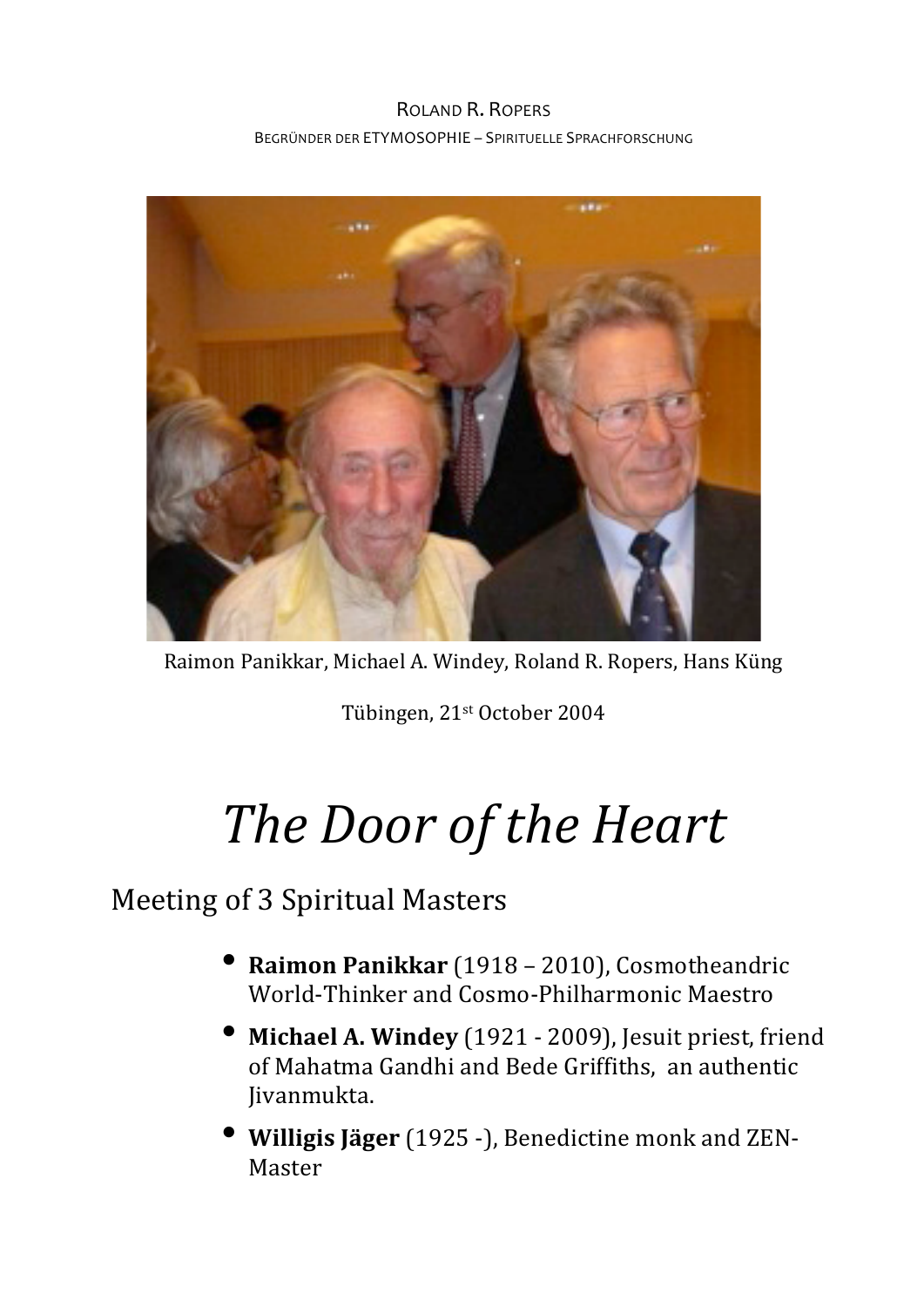Roland R. Ropers inspired Raimon Panikkar, Michael Windey and Willigis Jäger to write down a brief statement on Meister Eckhart's wonderful text passage "The DOOR of the HEART":

*"You need not seek GOD here or there: HE is no farther off than the door of the heart. There HE stands and waits and waits until HE* finds you ready to open and let HIM in. You need not to call *HIM* from a distance; to wait until you open for HIM is harder for *HIM than for you. HE needs you a thousand times more than you can need HIM. Your opening and HIS entering are but one moment."*

- **Panikkar:** These are wonderful words, but it is not my language. I feel that Meister Eckhart would agree with me that GOD has no will. Irrespective of that Meister Eckhart's words are still too antrophocentric.
- **Windey:** GOD is within you. HE has his home in you. There HE abides, ever active, ever attentive, ever moving with you and challenging you, supporting you: bringing his light into the remotest, darkest hidden corner of your heart. Oh, wisdom and joy, within our reach, that should be the source of all hope and spreading love.
- **Jäger:** GOD wants to be human within me. Therefore I became human. We need to live GOD rather than to revere Him. At this very moment, at this place, in my present Gestalt HE wants to walk across this earth.
- N.B. On 21<sup>st</sup> October 2004 **Raimon Panikkar** had been awarded "honorary doctor" of the University of Tübingen. On that day Raimon Panikkar and Michael Windey celebrated their *50th* **anniversary** of their first encounter in India in October 1954. Also on that Thursday our common friend **Wayne Robert Teasdale**  $(1945 - 2004)$  died in Chicago from palate cancer. Wayne wrote his doctoral thesis on "**Bede Griffiths**" at **Fordham University** in New York. His entire life was a great struggle to be accepted as a living mystic. With all respect for what he did, I do remember our many serious conversations during which I once said to him: "You